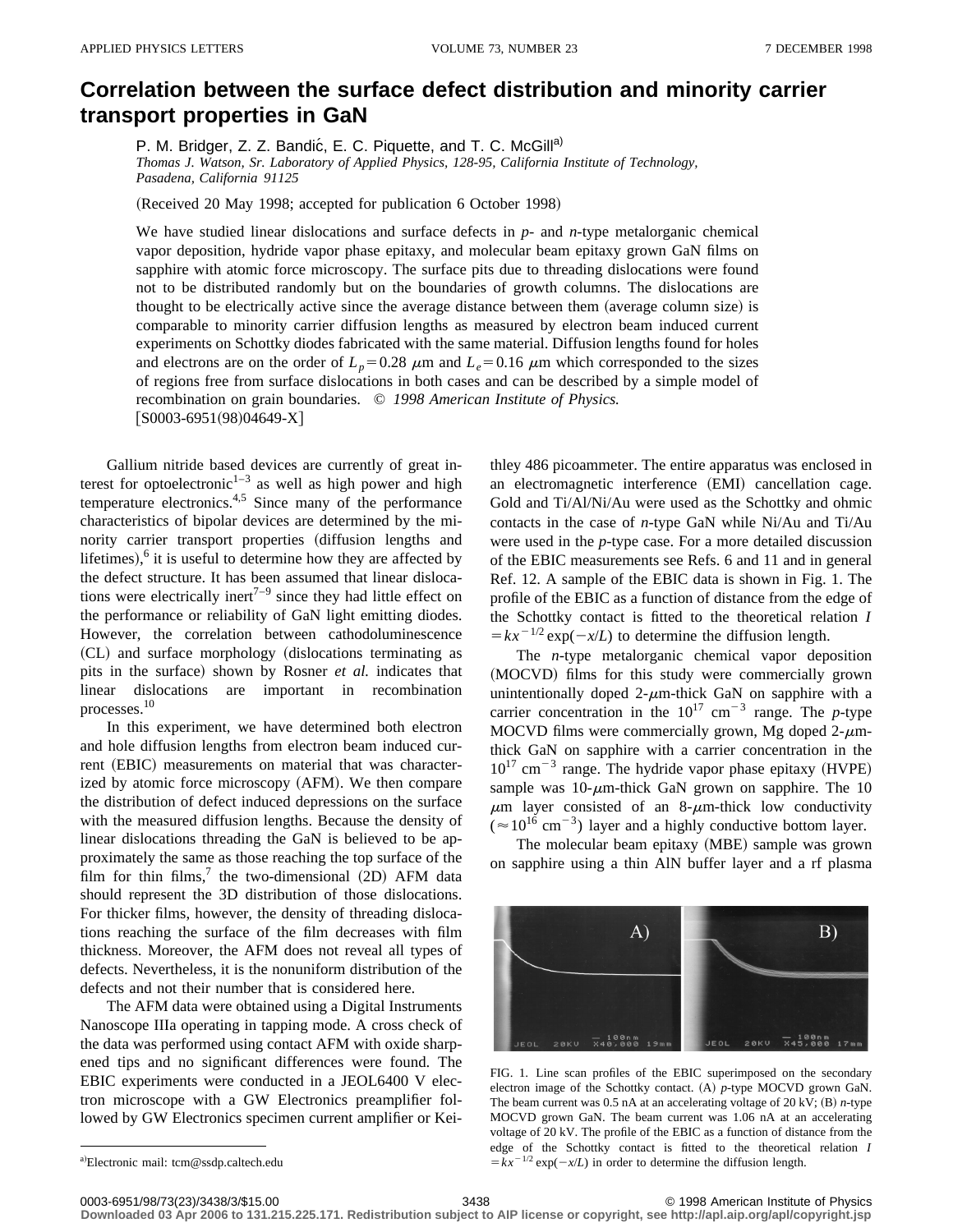

FIG. 2. Two samples of *n*-type MOCVD grown GaN. The top left-hand side image is a 3  $\mu$ m AFM scan and the top right-hand side image is a 2  $\mu$ m scan. Corresponding thresholded images are shown below to accentuate the defects which appear as 30-nm-dark areas. Their distribution does not appear to be random, but decorating the grain boundaries.

source for active nitrogen. The film was grown at  $800^{\circ}$ C, near stoichiometric conditions, to a thickness of 820 nm. Layer thickness were confirmed by variable angle spectroscopic ellipsometry (VASE). The surface of the film shows hillocks which may be a result of gallium flux deficiency during growth or the presence of inversion domains due to the growth on bare sapphire.

Figure 2 shows representative results for *n*-type



FIG. 3. Left-hand side: 1  $\mu$ m AFM image of *p*-type MOCVD grown GaN showing the pits on the surface from the termination of linear defects at the surface. Right-hand side: 4  $\mu$ m AFM image of *n*-type MBE grown 1  $\mu$ m thick GaN film on sapphire. The bottom left- and right-hand side images are the thresholded data to accentuate the distribution of the defects.



FIG. 4. Left-hand side: 5  $\mu$ m AFM image of *n*-type HVPE grown GaN showing the boundary between the two distinct regions. Right-hand side: the corresponding thresholded image to accentuate the defects.

MOCVD GaN. The small pits observed are 30 nm in size as was the case in Ref. 10. Although the two images are different (in one case the defects appear to lie along the grain boundaries and in the other terminating steps) the "defect" free'' regions are typically on the order of 0.5  $\mu$ m which also appears to be the case in Ref. 10. Grains of similar size have also been observed by scanning capacitance microscopy.<sup>13</sup> The corresponding thresholded images are shown to accentuate the distribution of surface defects. The average measured hole diffusion lengths for both samples were the same to within experimental error;  $L_p=0.28\pm0.02$   $\mu$ m. Figure 3 shows results for *p*-type MOCVD and *n*-type MBE grown GaN which also exhibited surface terminated defects. In the *p*-type sample (left-hand side) long trains of defects clearly outlined the grain boundaries which were in the same size range as the *n*-type material,  $0.5 \mu m$ . Electron diffusion lengths in this *p*-type sample were measured to be  $L_e = 0.2$  $\pm 0.05$   $\mu$ m. The MBE film (right-hand side) clearly shows pyramidal hillocks associated with inversion domains that thread the GaN film. $^{14}$  The flat regions between the hillocks are roughly  $0.25 \mu m$  in size and the hole diffusion length for this material was  $L_p = 0.22 \pm 0.03$   $\mu$ m. Figure 4 shows the *n*-type HVPE sample at a boundary between regions of flat and spiral growth. Very small surface pits are visible at the step boundaries in the spiral region whereas larger pits of the same size as those in Figs. 2 and 3 are visible in the flat region. A boundary between the two regions is shown in Fig. 4. Preliminary measurements of the hole diffusion length in this sample gave regions of higher and lower  $L_p$ , which might correspond to the different growth regions which appear to have less and more surface defects as indicated by the right-hand side image in Fig. 4.

A summary of the EBIC results is shown in Table I. We can notice that the minority carrier diffusion lengths are al-

TABLE I. Summary of the EBIC measurements on several GaN samples. The second column labeled with *CC* represents carrier concentration. The diffusion lengths in each row of the table are averages over a range of beam currents and different measurement positions on the sample. The last column labeled with *DD* gives density of linear dislocations for each sample.

| Sample     | $CC$ (cm <sup>-3</sup> ) | Diffusion length            | $DD/cm^{-2}$ )        |
|------------|--------------------------|-----------------------------|-----------------------|
| $n-MOCVD$  | $10^{17}$                | $L_p = 0.28 \pm 0.02 \mu m$ | $(2-5) \times 10^{9}$ |
| $n-MBE$    | $10^{16}$                | $L_p = 0.22 \pm 0.03 \mu m$ | $10^{9}$              |
| $n$ -HVPE  | $10^{16}$                | $L_p > 2$ $\mu$ m           | $10^{8}$              |
| $p$ -MOCVD | $10^{17}$                | $L_v = 0.20 \pm 0.05 \mu m$ | $5 \times 10^9$       |

**Downloaded 03 Apr 2006 to 131.215.225.171. Redistribution subject to AIP license or copyright, see http://apl.aip.org/apl/copyright.jsp**